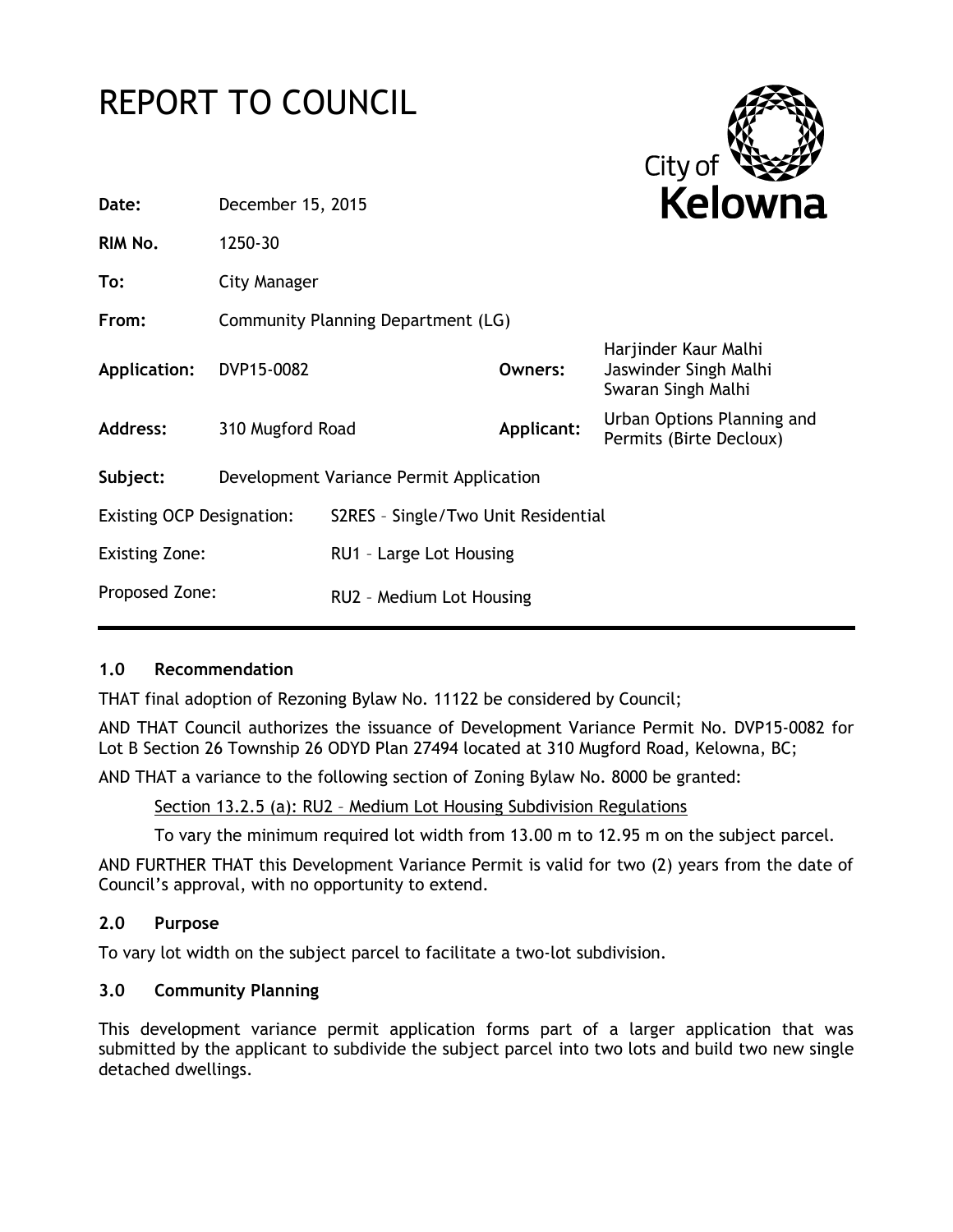When the proposal was made, Staff did not support the initial rezoning to RU2 – Medium Lot Housing as a lot width variance from 13.0 m to 12.95 m would be required to subdivide. The proposal was contrary to newly adopted rules in the Zoning Bylaw for narrow lots (where rear lanes are required for lots less than 13.00 m wide). However, Council gave three readings to the rezoning Bylaw, citing a need for additional density in this neighbourhood, and acknowledging the relatively minor variance required to subdivide the parcel into two lots.

Community Planning is therefore recommending support of this variance application as a result of Council's decision. The variance is required by the applicant to move forward with their development plan as initially proposed to Council in August, 2015.

## **4.0 Proposal**

### 4.1 Background

On August 11, 2015, Council gave  $3<sup>rd</sup>$  reading to Bylaw 11122 to rezone to subject parcel from RU1 – Large Lot Housing to RU2 – Medium Lot Housing in anticipation of a two lot subdivision. However, the minimum required lot width for new RU2 lots is 13.0 m, and the subject site only allows for two 12.95 m wide lots. Therefore, in order to carry through with the development plan, the applicant requires a variance to lot width.

### 4.2 Project Description

The proponent made an application to rezone the subject parcel from the RU1 – Large Lot Housing zone to the RU2 – Medium Lot Housing zone to facilitate a two-lot subdivision. The application is accompanied by a Development Variance Permit to vary the required lot width in the RU2 zone, as well as a subdivision application to finalize the process.

No future buildings plans were included with the application.

#### 4.3 Site Context

The subject property is located on the north side of Mugford Road, between Rutland Road and Laurel Road. The site is located within the Rutland Sector and is within the Revitalization Development Permit Area.

| <b>Orientation</b> | <b>Zoning</b>                      | <b>Land Use</b>                               |
|--------------------|------------------------------------|-----------------------------------------------|
| North              | RM3 - Low Density Multiple Housing | MRL - Multiple Unit Residential (Low Density) |
| East               | RU1 - Large Lot Housing            | S2RES - Single/Two Unit Residential           |
| South              | RU1 - Large Lot Housing            | S2RES - Single/Two Unit Residential           |
| West               | RU1 - Large Lot Housing            | S2RES - Single/Two Unit Residential           |

Specifically, adjacent land uses are as follows: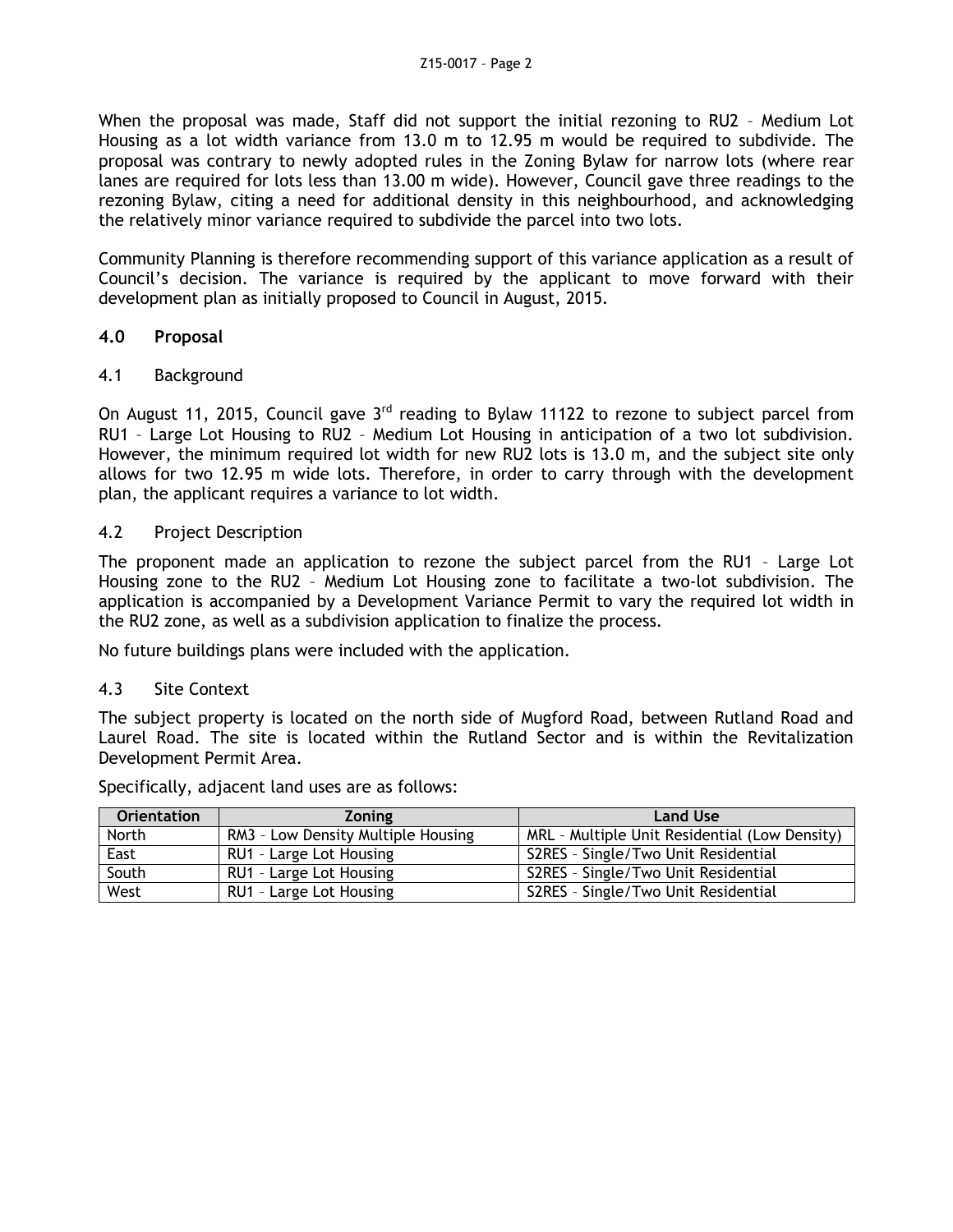# **Subject Property Map:**



# 4.4 **Zoning Analysis Table**

| <b>Zoning Analysis Table</b>                          |                              |                          |  |  |  |  |
|-------------------------------------------------------|------------------------------|--------------------------|--|--|--|--|
| <b>CRITERIA</b>                                       | <b>RU2 ZONE REQUIREMENTS</b> | <b>PROPOSAL</b>          |  |  |  |  |
| Existing Lot/Subdivision Regulations                  |                              |                          |  |  |  |  |
| Min. Lot Area                                         | $400m2$ per lot              | $442.01m2$ per lot       |  |  |  |  |
| Min. Lot Width                                        | $13.0m$ per lot              | 12.95m per lot $\bullet$ |  |  |  |  |
| Min. Lot Depth                                        | 30.0m per lot                | 34.14m per lot           |  |  |  |  |
| <b>Development Regulations</b>                        |                              |                          |  |  |  |  |
| Max. Building Coverage                                | 40%                          | unknown                  |  |  |  |  |
| Max. Height                                           | 9.5 <sub>m</sub>             | unknown                  |  |  |  |  |
| Min. Front Yard                                       | 4.5m                         | unknown                  |  |  |  |  |
| Min. Side Yard (west)                                 | $1.5 - 1.8m$                 | unknown                  |  |  |  |  |
| Min. Side Yard (east)                                 | $1.5 - 1.8m$                 | unknown                  |  |  |  |  |
| Min. Rear Yard                                        | $6.0 - 7.5m$                 | unknown                  |  |  |  |  |
| <b>Other Regulations</b>                              |                              |                          |  |  |  |  |
| <b>Minimum Parking Requirements</b>                   | 2 stalls                     | unknown                  |  |  |  |  |
| Private Open Space                                    | 35m <sup>2</sup>             | unknown                  |  |  |  |  |
| <b>O</b> Indicates a requested variance to lot width. |                              |                          |  |  |  |  |